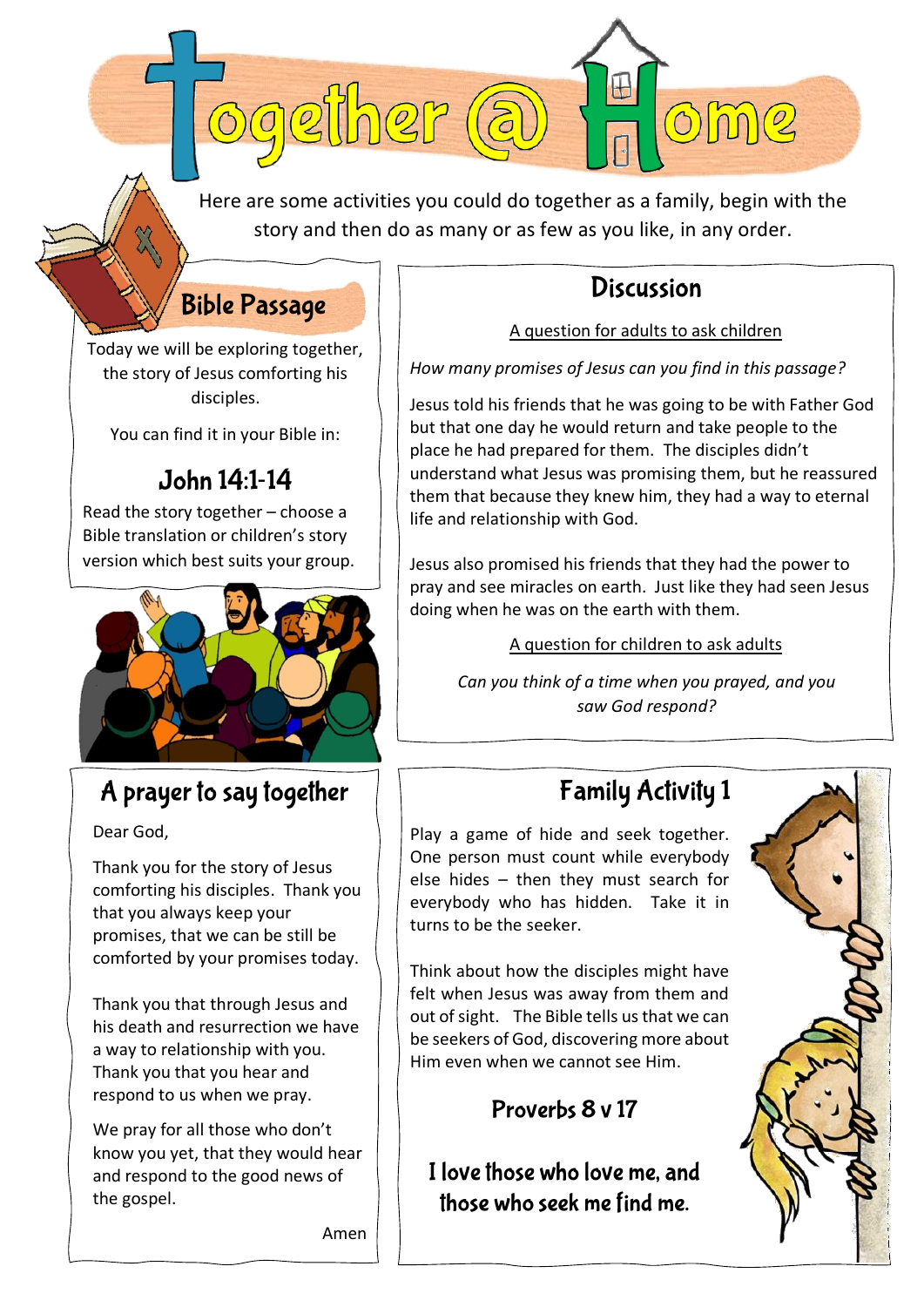#### A verse to remember

#### **John 14 v 6 "I am the way and the truth and the life. No one comes to the Father except through me**

Try to learn this verse together, you could come up with some actions to help you remember it . Why not decorate the verse on a piece of paper or card together and put it up somewhere to remind you of it through the week?

Jesus told his disciples that he was the only way to God the Father, why not take some time to pray for friends or family members who you know that don't yet know God. Pray that they would hear the Good News and respond, accepting God's forgiveness and friendship that are on offer because of Jesus' death and resurrection.

# **Active Prayer**

**John**  $14:6$ 

Jesus said that in his Father's house there are many rooms. Why not go on a prayer adventure around your own home.

Here is a prayer inspiration for each room in your house:

**Bedrooms:** Visit each bedroom in the house and say a prayer for the people who sleep in that room.

**Kitchen:** Pray a thank you prayer to God for providing physical and spiritual food for us each day.Pray for the foodbank and all those charities helping people to access food and supplies.

**Bathroom**: While you are in the bathroom… wash your hands and then take a moment to pray for all working for the NHS and emergency services and those working to find a cure for the Coronavirus.

**Living Room**: Take a moment to pray for all those who appear on our screens – world leaders making difficult decisions, church leaders finding new ways to be church during lockdown and teachers connecting with their classes online.

**Garden/Outside:** Pray for all those in your street and community that they would come to know God more and that He would provide all that they need.

# **Family Activity 3**

You will need: Paper, pens, any craft materials you have in the house.

Jesus told the disciples that he was going to his 'Father's House'. What do you think God's home, heaven, looks like?

Why not spend some time together wondering and sharing about what you think it looks like in heaven? Use your art materials to create your own picture together. Think about who will be there, what it will look like and what people will be doing in heaven.



In these difficult times Older Children might be asking questions about what happens to people who die. They might also be asking about what happens to those who do not know Jesus.

Reassure them with Jesus' promise that he died on the cross to make a way so that anybody and everybody can receive God's forgiveness and friendship. We may not know what somebody else believes in their heart, but we can trust God that He hears and accepts everybody who invites Him into their life.

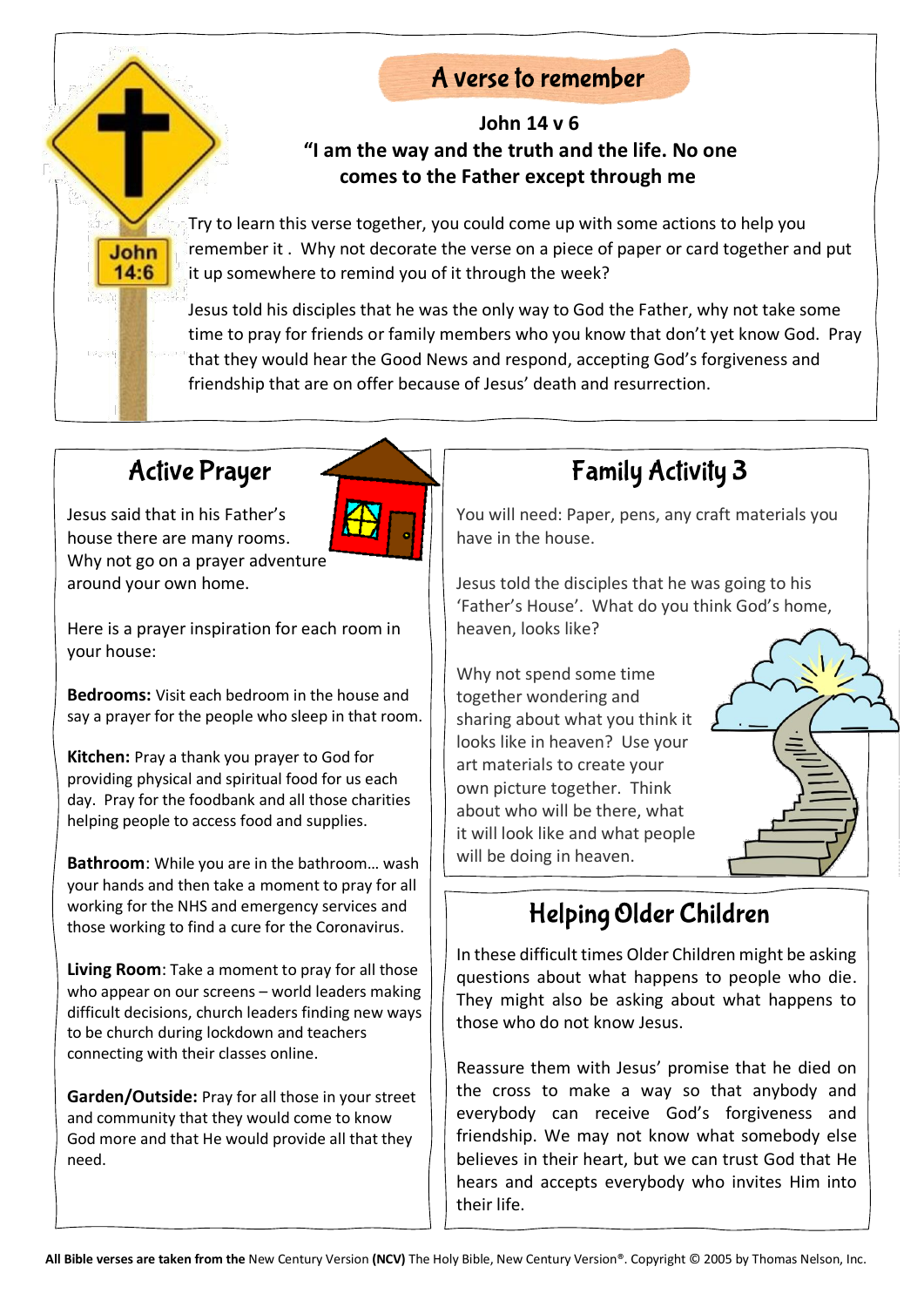# A colouring page you could print and colour together